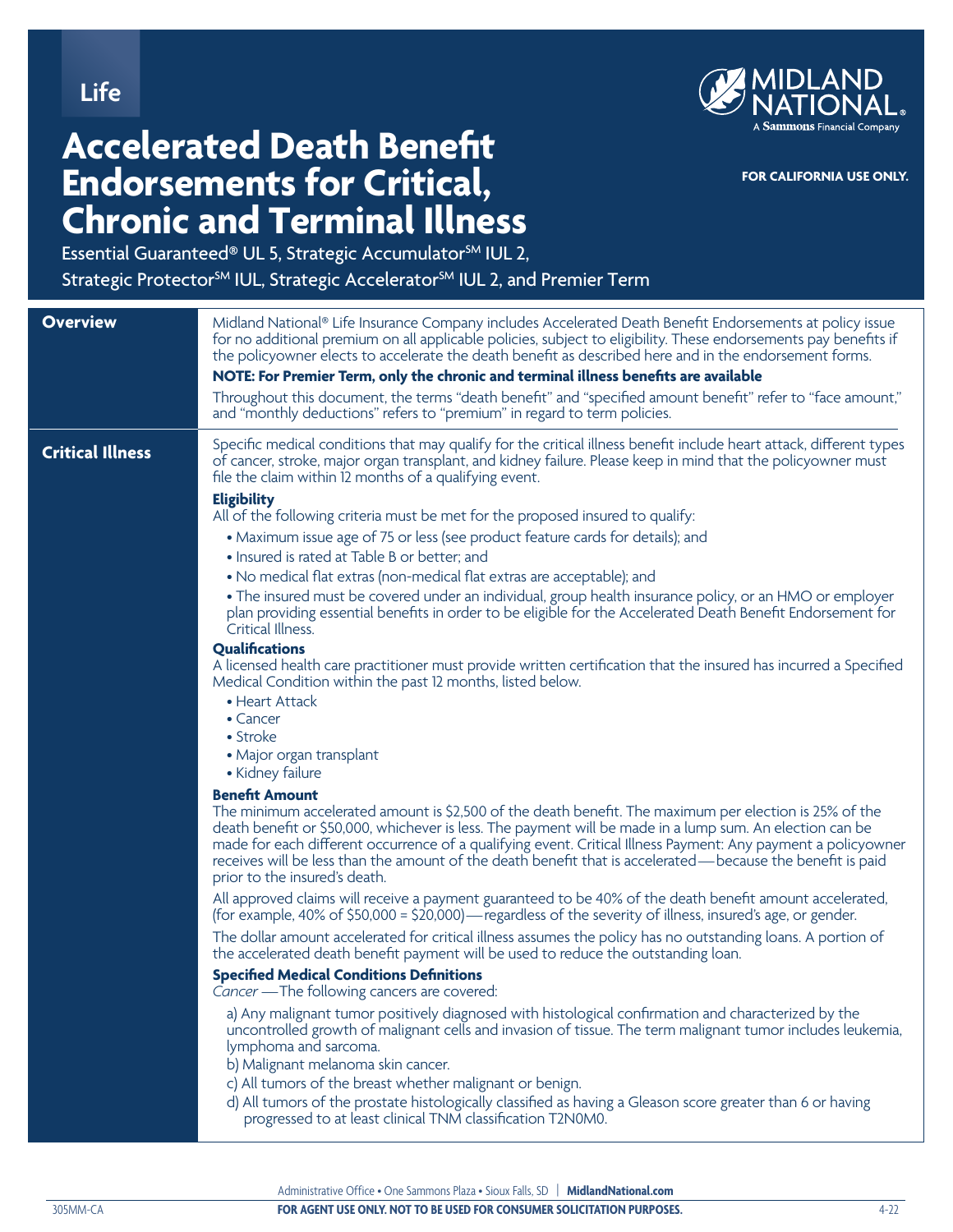| <b>Critical Illness</b><br>(Continued) | The following cancers are not covered:<br>a) All cancers which are histologically classified as any of the following:<br>• Premalignant (for example essential thrombocythemia and polycythemia rubra vera); or<br>• A cancerous disease that does not spread or damage other organs and tissues;<br>• A cancerous disease that is not life threatening or localized non-invasive tumors showing only<br>malignant changes; or<br>• A surface tumor in which the growth pattern is intermediate between benign and malignant;<br>highly curable but may recur after surgical removal.<br>b) Any skin cancer that has been histologically classified as having caused invasion beyond the epidermis<br>(outer skin layer).<br>c) Thyroid cancer classified as TINOMO.<br>d) All tumors of the prostate histologically classified as having a Gleason score of 6 or less or not having<br>progressed to at least clinical TNM classification T2N0M0.<br>Heart Attack—means the death of heart muscle due to inadequate blood supply that has resulted in<br>evidence of myocardial infarction based on typical rise and gradual fall of Troponin or more rapid rise and<br>fall of isoenzyme of creatine kinase with muscle and brain subunits (CK-MB) and other biochemical markers<br>of myocardial necrosis with at least one of the following:<br>a) Typical clinical symptoms (chest pain may or may not be present);<br>b) Characteristic electrocardiogram (ECG or EKG) changes indicating ischemia; or<br>c) Coronary artery intervention.                                                                                                                                                                                                                                                                                                                                                                                                                                                                                                                                                                                                                                                                                                                                                                                                                              |
|----------------------------------------|-------------------------------------------------------------------------------------------------------------------------------------------------------------------------------------------------------------------------------------------------------------------------------------------------------------------------------------------------------------------------------------------------------------------------------------------------------------------------------------------------------------------------------------------------------------------------------------------------------------------------------------------------------------------------------------------------------------------------------------------------------------------------------------------------------------------------------------------------------------------------------------------------------------------------------------------------------------------------------------------------------------------------------------------------------------------------------------------------------------------------------------------------------------------------------------------------------------------------------------------------------------------------------------------------------------------------------------------------------------------------------------------------------------------------------------------------------------------------------------------------------------------------------------------------------------------------------------------------------------------------------------------------------------------------------------------------------------------------------------------------------------------------------------------------------------------------------------------------------------------------------------------------------------------------------------------------------------------------------------------------------------------------------------------------------------------------------------------------------------------------------------------------------------------------------------------------------------------------------------------------------------------------------------------------------------------------------------------------------------------------------|
|                                        | Kidney Failure—means chronic and end stage renal failure (failure of both kidneys to function effectively)<br>diagnosed and managed by a nephrologist, as a result of which regular dialysis is necessary.<br>Major Organ Transplant — means the undergoing as a recipient of a transplant of bone marrow or a<br>complete heart, kidney, liver, lung, small intestine, or pancreas, or inclusion on the United Network of<br>Organ Sharing (UNOS) waiting list. Transplant of any other organs, parts of organs, tissues or cells is not<br>covered.<br>Stroke - means death of brain tissue due to inadequate blood supply or hemorrhage within the skull<br>resulting in permanent neurological deficit with persisting clinical symptoms or traumatic brain injury or<br>persistent, disabling clinical symptoms still present more than 30 days after the initial event. Transient<br>Ischemic Attack (TIA) is not covered. For purposes of this Specified Medical Condition the following<br>defines Transient Ischemic Attack (TIA): When blood flow to part of the brain stops for a short period of<br>time, also called transient ischemic attack (TIA), it can mimic stroke-like symptoms. These symptoms appear<br>and last less than 24 hours before disappearing.                                                                                                                                                                                                                                                                                                                                                                                                                                                                                                                                                                                                                                                                                                                                                                                                                                                                                                                                                                                                                                                                                               |
| <b>Chronic Illness</b>                 | Coverage for a chronic illness allows the policyowner to accelerate a portion of the death benefit when<br>the insured is certified as chronically ill with a chronic illness.<br><b>Eligibility:</b><br>In order to be eligible for the Chronic Illness Endorsement, the following must be met:<br>- Approved at Table D or better and have no medical flat extra<br>- Receive completed Supplement to Life Application (see below for details)<br>Eligibility is also subject to individual underwriting consideration. Underwriting can choose to not offer the<br>benefit based on health history of client even if rating threshold has not been met.<br><b>Supplement to Life Application (Form 9870)</b><br>The Supplement to Life Application will be used to determine eligibility for the chronic illness<br>endorsement, in addition to the application, paramedical exam (if required) and medical records (if needed).<br>This form is required to be completed, signed and submitted with the General Purpose application. In<br>addition to medical questions, the supplemental application contains a question regarding replacement of<br>long-term care insurance.<br>Concerning long-term care Insurance: the chronic illness accelerated death benefit is not intended to<br>provide, and does not provide, the same benefits for services as long term care insurance. It is not long-<br>term care insurance, and is not intended to replace long-term care insurance, and does not eliminate the<br>need for long-term care coverage. If it is indicated on the Supplemental Application that the insured is<br>intending to replace existing long-term care insurance with a life insurance policy, the application will be<br>considered "not in good order" and coverage for the chronic illness endorsement will be denied.<br><b>Qualifications</b><br>Chronically ill means the insured has been certified through a written certification by a licensed health care<br>practitioner within the prior 12 months as:<br>I. Being expected to be unable to perform, for at least 90 days without Substantial Assistance from<br>another person, at least two Activities of Daily Living; or<br>2. Requiring substantial supervision by another person, to protect oneself from threats to health and safety<br>due to Severe Cognitive Impairment. |

Administrative Office • One Sammons Plaza • Sioux Falls, SD | **MidlandNational.com**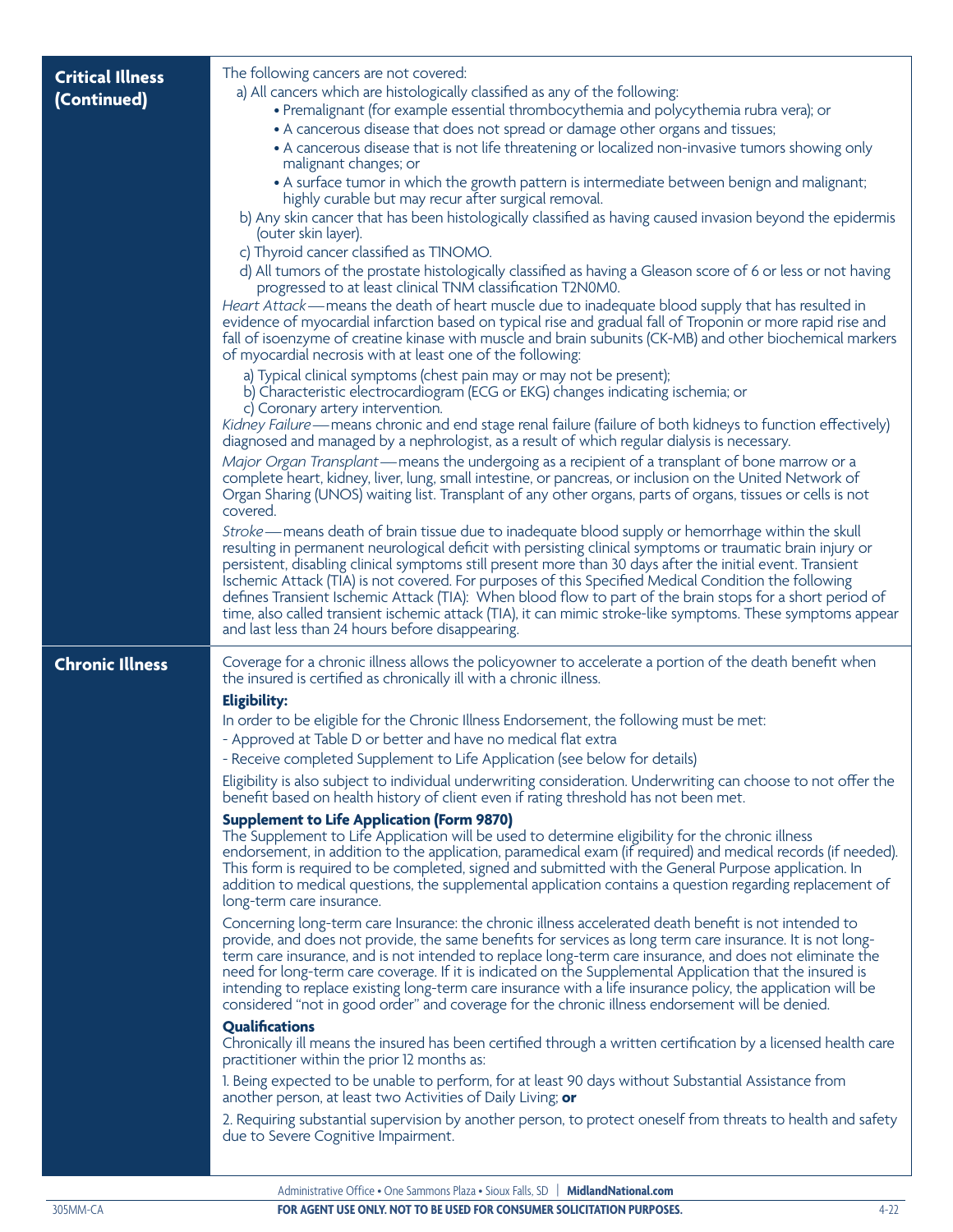| <b>Chronic Illness</b>   | Activities of daily living include: bathing, continence, dressing, eating, toileting and transferring.                                                                                                                                                                                                                                                                                                                                                                                                                                                                                                                                                                                                                                                                                                                                                                                                                                                                                                                                                                                                                                                                                                                                                                                                                                                                                                                                                                                                                                                                                                                                                                                                                                                                                                                                                                                                                                                                                                                                                                                                                                                                                                                                                                                                                                                                                                                                                                                                                                                                                                        |
|--------------------------|---------------------------------------------------------------------------------------------------------------------------------------------------------------------------------------------------------------------------------------------------------------------------------------------------------------------------------------------------------------------------------------------------------------------------------------------------------------------------------------------------------------------------------------------------------------------------------------------------------------------------------------------------------------------------------------------------------------------------------------------------------------------------------------------------------------------------------------------------------------------------------------------------------------------------------------------------------------------------------------------------------------------------------------------------------------------------------------------------------------------------------------------------------------------------------------------------------------------------------------------------------------------------------------------------------------------------------------------------------------------------------------------------------------------------------------------------------------------------------------------------------------------------------------------------------------------------------------------------------------------------------------------------------------------------------------------------------------------------------------------------------------------------------------------------------------------------------------------------------------------------------------------------------------------------------------------------------------------------------------------------------------------------------------------------------------------------------------------------------------------------------------------------------------------------------------------------------------------------------------------------------------------------------------------------------------------------------------------------------------------------------------------------------------------------------------------------------------------------------------------------------------------------------------------------------------------------------------------------------------|
| (Continued)              | Severe Cognitive Impairment - means a loss or deterioration in intellectual capacity that is (a) comparable<br>to (and includes) Alzheimer's disease and similar forms of irreversible dementia, and (b) measured by clinical<br>evidence and standardized tests that reliably measure impairment in the individual's short-term or long-term<br>memory, orientation as to people, places, or time, and deductive or abstract reasoning.                                                                                                                                                                                                                                                                                                                                                                                                                                                                                                                                                                                                                                                                                                                                                                                                                                                                                                                                                                                                                                                                                                                                                                                                                                                                                                                                                                                                                                                                                                                                                                                                                                                                                                                                                                                                                                                                                                                                                                                                                                                                                                                                                                      |
|                          | <b>Benefit Amount</b><br>The total amount of death benefit available (face amount for Premier Term) for acceleration is \$2,000,000<br>per policy. This amount includes this endorsement and any other accelerated death benefit attached to the<br>policy. The acceleration of the death benefit pays an unrestricted cash benefit when the insured has become<br>chronically ill or otherwise eligible for benefits from a qualified event. The minimum accelerated death<br>benefit for each claim, except the final election, is the smaller of 5% of the policy death benefit on the initial<br>election date or \$50,000. The maximum accelerated death benefit for each claim is the smaller of 24% of the<br>policy death benefit on the initial election date, or \$480,000. This amount may be smaller for a final election.<br>The accelerated death benefit may be limited when policy changes are made.<br>Payment of Accelerated Death Benefits for chronic illness paid under this Endorsement are intended for<br>favorable tax treatment under Section 101(g) of the Internal Revenue Code. Accelerated death benefit<br>payments due to chronic illness is subject to limits imposed by the federal government and any amounts<br>received in excess of these limits are includible in gross income. Clients should seek assistance from a qualified<br>tax adviser with any questions they may have.<br><b>Recertification requirements</b><br>To comply with federal income tax requirements, a licensed health care practitioner must recertify that the<br>insured is chronically ill if there has not been a certification or recertification within the last 12 months. If no<br>recertification is made, the insured will no longer be considered chronically ill, but will continue to receive any<br>remaining periodic payments for a previously approved election.<br><b>Replacements</b><br>When purchasing a life insurance policy with accelerated death benefits for chronic illness, clients may want<br>to replace an existing policy. We will not be accepting replacements of certain products. Below is a list of<br>replacements that will NOT be accepted:<br>• Life Insurance policy with Accelerated Death Benefits for Chronic Illness<br>• Life Insurance policy with long term care rider that provides long term care services<br>• Stand-Alone Long Term Care policy<br>• Long-Term Care Partnership Insurance Policy<br>. Hybrid Policy that includes both a life insurance benefit and long-term benefit where the long-term care<br>benefit is not optional |
| <b>Terminal Illness</b>  | Allows the policyowner to accelerate a portion of the death benefit amount should the insured become<br>terminally ill. The insured is certified as being terminally ill if a physician has certified through a written<br>certification that he or she has been diagnosed with a medical condition that is reasonably expected to result<br>in the insured's death within 24 months or less.<br><b>Benefit Amount</b><br>Only one election per policy can be made for terminal illness. The minimum death benefit on the election<br>date that can be accelerated for terminal illness is 10% of the death benefit (face amount for Premier Term)<br>on the election date or \$100,000, if smaller. The maximum death benefit that can be accelerated for terminal                                                                                                                                                                                                                                                                                                                                                                                                                                                                                                                                                                                                                                                                                                                                                                                                                                                                                                                                                                                                                                                                                                                                                                                                                                                                                                                                                                                                                                                                                                                                                                                                                                                                                                                                                                                                                                           |
|                          | illness is 90% of the death benefit on the election date or \$1,000,000, if smaller.                                                                                                                                                                                                                                                                                                                                                                                                                                                                                                                                                                                                                                                                                                                                                                                                                                                                                                                                                                                                                                                                                                                                                                                                                                                                                                                                                                                                                                                                                                                                                                                                                                                                                                                                                                                                                                                                                                                                                                                                                                                                                                                                                                                                                                                                                                                                                                                                                                                                                                                          |
| <b>Electing Benefits</b> | To elect benefits under these endorsements, the policyowner must complete an Application for Election<br>of Accelerated Benefits form, which includes a section for the licensed health care practitioner/physician<br>certification mentioned above. The Application for Election also allows the policyowner to choose the<br>amount of the death benefit to accelerate, subject to the minimum and maximum election amounts listed<br>for each benefit. The total amount of death benefits accelerated under the policy, including accelerations<br>made under the accelerated death benefit for chronic/terminal illness endorsement and any other riders or<br>endorsements attached to the policy, cannot exceed the lifetime maximum accelerated death benefit.<br>. If a person qualifies for the Critical Illness endorsement and the Chronic and Terminal Illness endorsement,<br>the lifetime policy maximum is \$2,000,000.<br>• If a person qualifies for the Chronic and Terminal Illness endorsement, the lifetime policy maximum is<br>\$2,000,000.<br>• If a person qualifies for the Terminal Illness endorsement only, the lifetime policy maximum is \$1,000,000.<br><b>Chronic Illness Only:</b>                                                                                                                                                                                                                                                                                                                                                                                                                                                                                                                                                                                                                                                                                                                                                                                                                                                                                                                                                                                                                                                                                                                                                                                                                                                                                                                                                                                         |
|                          | Two options are available for election of benefits for chronic illness. The insured must complete and submit<br>a benefit application and either provide a written certification from a licensed health care practitioner<br>(LHCP) that the insured is chronically ill or request that Midland National provide an independent LHCP to<br>conduct the assessment and provide written certification that the insured is chronically ill.                                                                                                                                                                                                                                                                                                                                                                                                                                                                                                                                                                                                                                                                                                                                                                                                                                                                                                                                                                                                                                                                                                                                                                                                                                                                                                                                                                                                                                                                                                                                                                                                                                                                                                                                                                                                                                                                                                                                                                                                                                                                                                                                                                      |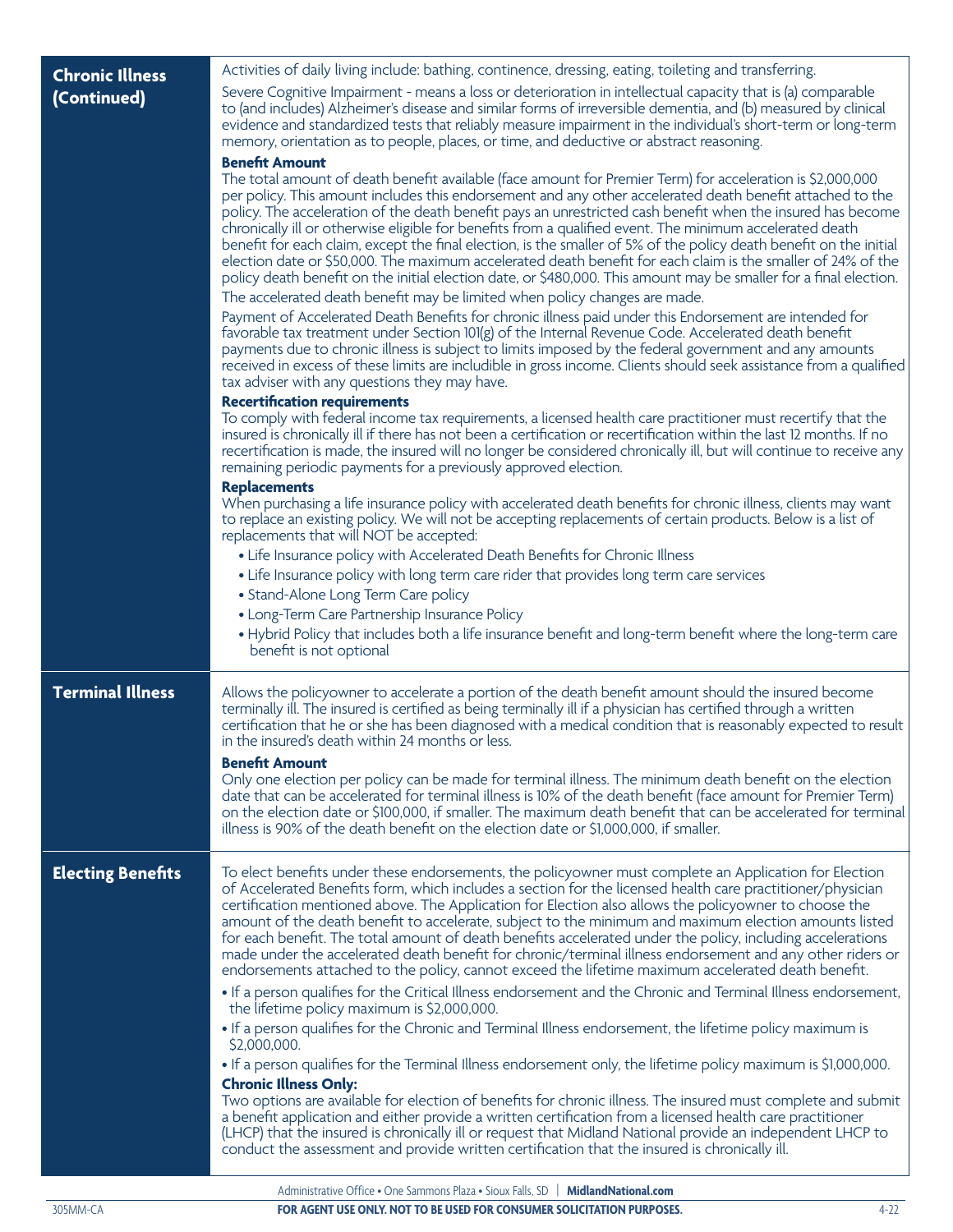| <b>Electing Benefits</b><br>(Continued)                               | We may request additional information if the Licensed Health Care Practitioner's certification and any<br>documentation submitted in support of the benefit application are not sufficient to establish that the<br>insured is chronically ill. At our expense, we have the right to request a physical exam of the insured when<br>and as often as it may reasonably be necessary during the claim review process.<br>Written consent of any assignee and any irrevocable beneficiaries will be required upon election of benefits<br>for chronic illness and submitted with the application prior to processing.                                                                                                                                                                                                                                                                                                                                                                                                                                                                                                                                                                                                                                                                                                                                                                                                                                                                                                                                                                                                                                                                                                                                                                                                                                                                                                                                                                                                                                                                                                                                                                                                                                                                                                                                                                |
|-----------------------------------------------------------------------|-----------------------------------------------------------------------------------------------------------------------------------------------------------------------------------------------------------------------------------------------------------------------------------------------------------------------------------------------------------------------------------------------------------------------------------------------------------------------------------------------------------------------------------------------------------------------------------------------------------------------------------------------------------------------------------------------------------------------------------------------------------------------------------------------------------------------------------------------------------------------------------------------------------------------------------------------------------------------------------------------------------------------------------------------------------------------------------------------------------------------------------------------------------------------------------------------------------------------------------------------------------------------------------------------------------------------------------------------------------------------------------------------------------------------------------------------------------------------------------------------------------------------------------------------------------------------------------------------------------------------------------------------------------------------------------------------------------------------------------------------------------------------------------------------------------------------------------------------------------------------------------------------------------------------------------------------------------------------------------------------------------------------------------------------------------------------------------------------------------------------------------------------------------------------------------------------------------------------------------------------------------------------------------------------------------------------------------------------------------------------------------|
| <b>Licensed Health</b><br><b>Care Practitioner</b><br>or Physician    | In order to qualify for benefits, a licensed health care practitioner or physician must provide written<br>certification that the insured is critically, chronically, or terminally ill. A licensed health care practitioner is a<br>physician (within the meaning of section 1861(r)(1) of the Social Security Act), registered nurse, licensed social<br>worker, or other individual whom the United States Secretary of the Treasury may prescribe by regulation.<br>A Licensed Health Care Practitioner cannot be you, the insured, a member of your immediate family, or a<br>member of the insured's or owner's immediate family, or an employee of the Company. A licensed health care<br>practitioner cannot be compensated in any manner linked to the outcome of a written notice for proof of a<br>qualifying event.<br><b>Terminal Illness Only:</b>                                                                                                                                                                                                                                                                                                                                                                                                                                                                                                                                                                                                                                                                                                                                                                                                                                                                                                                                                                                                                                                                                                                                                                                                                                                                                                                                                                                                                                                                                                                  |
|                                                                       | We may request additional information if the physician's certification and any documentation submitted<br>in support of the benefit application are not sufficient to establish that the insured is terminally ill. At our<br>expense, we have the right to request a physical exam of the insured when and as often as it may reasonably<br>be necessary during the claim review process.                                                                                                                                                                                                                                                                                                                                                                                                                                                                                                                                                                                                                                                                                                                                                                                                                                                                                                                                                                                                                                                                                                                                                                                                                                                                                                                                                                                                                                                                                                                                                                                                                                                                                                                                                                                                                                                                                                                                                                                        |
| Coordination<br>of Accelerated<br><b>Death Benefits</b>               | An election for terminal illness can be made while in the 12-month chronic election period and an election for<br>chronic illness can be made after a terminal election. Critical illness cannot be elected during the chronic illness<br>election period or at the same time as a terminal election.                                                                                                                                                                                                                                                                                                                                                                                                                                                                                                                                                                                                                                                                                                                                                                                                                                                                                                                                                                                                                                                                                                                                                                                                                                                                                                                                                                                                                                                                                                                                                                                                                                                                                                                                                                                                                                                                                                                                                                                                                                                                             |
| <b>Benefit Payment</b>                                                | An accelerated death benefit payment (the payment) the policyowner may receive will be less than<br>the amount of the death benefit accelerated. This payment is reduced by a discounting method, any<br>administrative fee, and any applicable policy debt repayment.<br><b>Reduced Policy Death Benefit</b><br>The policy death benefit will be reduced by the amount of the death benefit accelerated.<br><b>Discounting Method:</b><br>The payment the policyowner may receive will be less than the amount of death benefit accelerated because<br>the benefit is paid prior to death. Because of the time value of money (present money has a higher value<br>than future money) an actual payment made is discounted from the full death benefit accelerated. An actual<br>payment depends on a number of factors such as life expectancy and the interest rate environment at the<br>time of election. A shorter life expectancy and/or a lower interest rate generally leads to a higher payment.<br>Critical Illness: The accelerated amount is discounted by a set percentage. Currently, the rate is 60%.<br>Chronic Illness: For a chronic illness election, a payment is discounted based on the account value, the<br>guaranteed maximum cost of insurance rates, impact to life expectancy, and the interest rate currently in<br>effect for accelerated benefit.<br>Chronic Illness (Premier Term only): Inputs that may be used in the calculation include underwriting<br>completed by Midland National to determine the impact to life expectancy, the policy's guaranteed annual<br>premiums and the interest rate currently in effect for accelerated benefit.<br><b>Terminal Illness:</b> For a terminal illness election, a payment is discounted based on the interest rate currently<br>in effect for accelerated benefit for a life expectancy of 18 months.<br><b>Administrative Fee</b><br>We charge an administrative fee when an accelerated death benefit payment is made after applying the<br>discount to the accelerated death benefit amount.<br><b>Debt Repayment Amount</b><br>Policy debt must be reduced in the same proportion to the amount of death benefit accelerated.<br>A portion of the accelerated death benefit (after discounting) will be used to pay down policy debt. (See<br>example under "Impacts to Policy" on page 5.) |
| <b>Monthly Deductions</b><br>(or Premiums for<br><b>Premier Term)</b> | <b>Critical Illness Elections</b><br>For a critical illness election, monthly deductions are not waived (they will continue as described in the policy);<br>however we will suspend lapse checking for the six months following each election.<br><b>Chronic Illness Elections</b><br>We will waive the monthly deductions during the chronic illness election period if the death benefit<br>immediately prior to the initial election date does not exceed the lifetime maximum accelerated death<br>benefit. If the death benefit immediately prior to the initial election date exceeds the lifetime maximum<br>accelerated death benefit, during the chronic illness election period, the monthly deductions will be multiplied<br>by the ratio of (a) divided by (b), where (a) is the specified amount immediately prior to the initial election date<br>minus the lifetime maximum accelerated death benefit and (b) is the specified amount on the election date.                                                                                                                                                                                                                                                                                                                                                                                                                                                                                                                                                                                                                                                                                                                                                                                                                                                                                                                                                                                                                                                                                                                                                                                                                                                                                                                                                                                                        |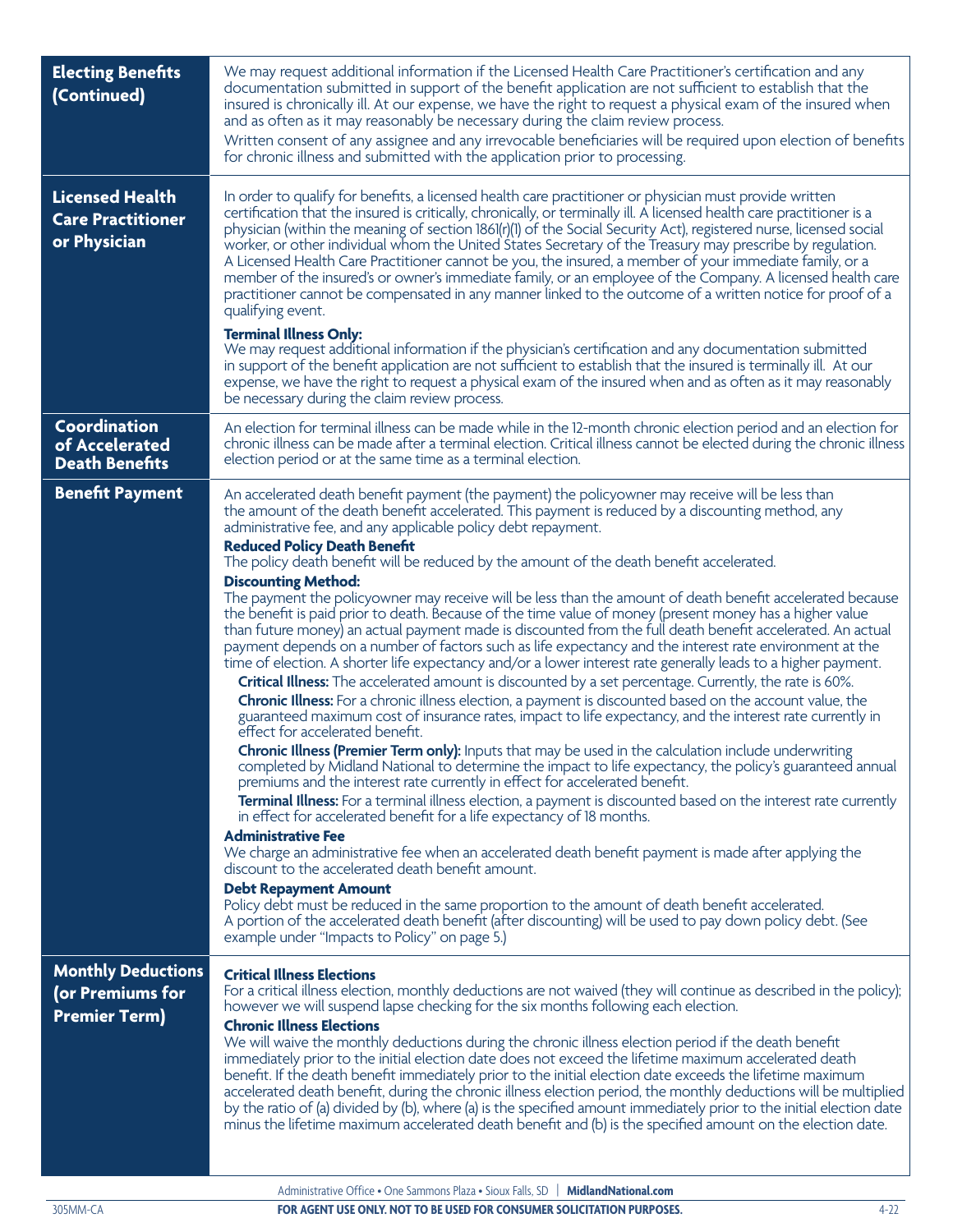| <b>Monthly Deductions</b><br>(or Premiums for<br><b>Premier Term)</b><br>(Continued) | We will stop waiving monthly deductions after the chronic illness election period. However, we will suspend<br>lapse checking if at least 50% of the death benefit on the initial election date has been accelerated (which<br>means the policy is in Protected Status). Protected Status only applies if the chronic illness benefit is attached<br>to a policy.<br>· For Premier Term: Premiums will not be waived during the chronic illness election period. After each<br>election date, premiums will continue to be payable, but will be calculated at the reduced face amount<br><b>Terminal Illness Elections</b><br>For a terminal illness election, we waive monthly deductions and premiums following the the election of<br>Accelerated Death Benefits for Terminal Illness.                                                                                                                                                                                                                                                                                                                                                                                                                                                                                                                                                                                                                                                                                                                                                                                                                                                                                                |
|--------------------------------------------------------------------------------------|------------------------------------------------------------------------------------------------------------------------------------------------------------------------------------------------------------------------------------------------------------------------------------------------------------------------------------------------------------------------------------------------------------------------------------------------------------------------------------------------------------------------------------------------------------------------------------------------------------------------------------------------------------------------------------------------------------------------------------------------------------------------------------------------------------------------------------------------------------------------------------------------------------------------------------------------------------------------------------------------------------------------------------------------------------------------------------------------------------------------------------------------------------------------------------------------------------------------------------------------------------------------------------------------------------------------------------------------------------------------------------------------------------------------------------------------------------------------------------------------------------------------------------------------------------------------------------------------------------------------------------------------------------------------------------------|
| <b>Withdrawals</b><br>and Policy Loans<br>(Permanent<br><b>Products Only)</b>        | <b>Critical Illness Elections</b><br>Withdrawals are not available during a critical illness election period. The critical illness election period is<br>defined as the period of time from the election date to the next policy anniversary date. The election of a<br>critical illness benefit does not impact the ability to take policy loans.<br><b>Chronic Illness Elections</b><br>While a chronic illness election is in effect or if the policy is in protected status, the policyowner cannot take<br>withdrawals. Policy loans may be taken during an election period—except after a final election. Availability of<br>withdrawals resumes after the 12-month election period is over and the policy is not in protected status.<br><b>Terminal Illness Elections</b><br>Withdrawals and policy loans remain available after electing to accelerate the death benefit for terminal illness.<br>In some situations loans and withdrawals may be subject to federal taxes. Midland National does not<br>give tax or legal advice. Clients should be instructed to consult with and rely on their own tax advisor or<br>attorney for advice on their specific situation. Income and growth on accumulated cash values is generally<br>taxable only upon withdrawal. Adverse tax consequences may result if withdrawals exceed premiums<br>paid into the policy. Withdrawals or surrenders made during a Surrender Charge period will be subject to<br>surrender charges and may reduce the ultimate death benefit and cash value. Surrender charges vary by<br>product, issue age, sex, underwriting class, and policy year.                                                    |
| <b>Impacts to Policy</b>                                                             | <b>Impact to Death Benefit, Specified Amount, and Account Value</b><br>For critical, chronic, and terminal illness elections, the death benefit, specified amount and account value,<br>if applicable, will all be reduced in proportion to the death benefit that is accelerated. For example, if the<br>death benefit before election is \$100,000 and the accelerated death benefit is \$20,000, the death benefit,<br>specified amount and account value will all be reduced by 20% (\$20,000/\$100,000).<br>The policyowner may not increase or decrease the specified amount or change the death benefit option<br>during a critical illness election period. The critical illness election period is defined as the period of time<br>from the election date to the next policy anniversary date.<br>While a chronic illness election is in effect or the policy is in protected status, the policyowner may not<br>increase or decrease the specified face amount, or change the death benefit option.<br><b>Impact to Death Benefit Guarantees</b><br>If the policy or any rider includes an additional account used to determine whether the policy will lapse, the<br>additional account will be reduced in proportion to the death benefit accelerated. The specified amount<br>used in the calculation of the additional account will also be reduced by the same percentage.<br>For periodic payments pertaining to the chronic illness benefit, the reduction to the specified amount,<br>account value, debt repayment amount and reduction in additional accounts will be divided equally among<br>the periodic payments and made at the time of each periodic payment. |
| <b>Other Riders and</b><br><b>Endorsements</b>                                       | Upon election of accelerated death benefits, all existing riders and endorsements will continue to be<br>effective, subject to the terms and conditions of each rider or endorsement. The exception is under a final<br>election for chronic illness; in this case, all other riders and endorsements (except for the the Chronic/<br>Terminal Illness endorsement) attached to the policy will terminate. However, any accidental death benefit<br>rider on the policy, if any, will not be affected by the accelerated death benefits under these endorsements.<br>After the initial election of the chronic illness accelerated death benefit, no additional endorsements or<br>riders may be added to the policy.<br>Provisions, Riders, or Endorsements that Restrict Changes to the Death Benefit (Critical illness only)<br>If the policyowner has elected a policy provision, endorsement, or rider that restricts making any changes<br>to the death benefit, the policyowner may not elect accelerated benefits under these endorsements.<br>This includes any restrictions specified by a policy provision, endorsement, or rider providing overloan<br>protection. If overloan protection benefit is in effect, the policyowner cannot accelerate the death benefit.                                                                                                                                                                                                                                                                                                                                                                                                         |
| <b>Cancellation in</b><br><b>Case of Death</b>                                       | If the insured dies after the policyowner elects to receive an accelerated death benefit, but before the<br>payment is made, the election will be cancelled and the death benefit will be paid as described in the policy.<br>Administrative Office . One Sammons Plaza . Siouv Falls: SD.   MidlandNational com                                                                                                                                                                                                                                                                                                                                                                                                                                                                                                                                                                                                                                                                                                                                                                                                                                                                                                                                                                                                                                                                                                                                                                                                                                                                                                                                                                         |

Administrative Office • One Sammons Plaza • Sioux Falls, SD | **MidlandNational.com**

**FOR AGENT USE ONLY. NOT TO BE USED FOR CONSUMER SOLICITATION PURPOSES.** 4-22 4-22